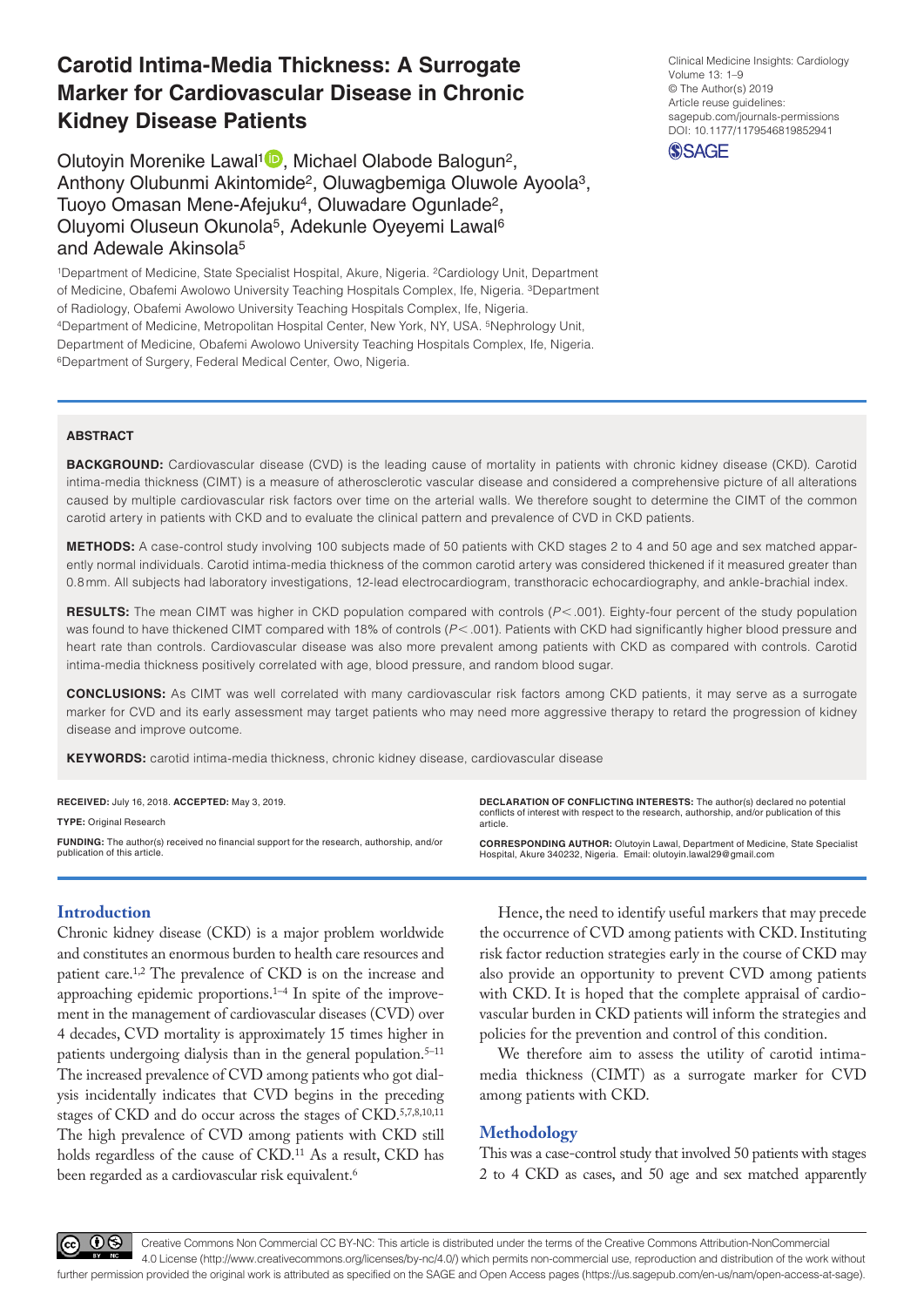normal individuals without any known medical illness as controls. Subjects who fulfilled the inclusion criteria and gave informed consent were serially recruited from the nephrology outpatient clinic while age and sex matched apparently healthy adults without hypertension and diabetes were recruited from the community. All the patient population studied were blacks from Nigeria.

This study was conducted at Obafemi Awolowo University Teaching Hospitals Complex (OAUTHC). Ethical approval was obtained from the Institutions' Ethical Review Board before the commencement of the study. Informed written consent was obtained from all participants in this study.

Patients (aged  $\geq$  18 years) with CKD and estimated glomerular filtration rate (eGFR) between 15 and 90mL/min per  $1.73 \text{ m}^2$  (stages 2 -4 CKD) were included in the study while CKD patients with calculated  $e$ GFR $\leq$ 15mL/min (stage 5 CKD), dialysis dependent CKD patients, and patients with primary cardiovascular or valvular heart disease were excluded. (Primary CVD/valvular disease were excluded with history, examination, and ultimately with echocardiography, which all studied participants underwent.)

CKD was defined in this study as abnormalities of kidney structure or function, present for  $>3$  months, with implications for health.12 CKD was also staged based on eGFR determined using the Cockcroft and Gault formula.13 Cockcroft and gault was validated in the study population and was found to be adequate for determining eGFR in them.13–15

Clinical CVD was defined in this study based on the Kidney Disease Outcome Quality Initiative (KDOQI) definition as cardiovascular events comprising of stroke, arrhythmias, peripheral arterial disease, ischemic heart disease, and congestive cardiac failure.12,16 Congestive cardiac failure was defined based on the Framingham criteria. (Congestive heart failure was diagnosed if at least 2 major criteria or 1 major and 2 minor criteria were met),<sup>17,18</sup> while ischemic heart disease was defined according to World Health Organization criteria (diagnosed if 2 of typical chest pain, new ST changes on electrocardiogram and elevated cardiac enzymes were present).19 In this study, peripheral arterial disease was defined based on history of intermittent claudication/rest pain on lower limb as well as hand held Doppler derived ankle brachial index less than 0.9.20 Stroke or transient ischemic attack (TIA) was recorded if there was a history of stroke or TIA symptoms, diagnosis of stroke or TIA in a hospital or finding of classical presentation, or of such documentation in patients' clinical notes confirmed by cranial neuroimaging. Arrhythmia was defined based on electrocardiographic evidence such as sinus bradycardia, sinus tachycardia, premature atrial complexes, first and second-degree heart block, right bundle branch block, and left anterior fascicular block.<sup>21,22</sup>

The sociodemographic and clinical parameters were assessed using a clinical proforma. Blood investigations were performed to establish baseline renal function and to assess risk factors for CVD. All the participants in this study had 12 lead electrocardiogram to evaluate arrhythmias and to establish the presence of left ventricular hypertrophy. Echocardiography was

performed using 2-dimensional, M-mode, conventional Doppler as well as tissue Doppler imaging to assess cardiac structure and function. Ankle brachial index23–25 was assessed using the hand held Doppler machine.

Carotid intima-media thickness was assessed using the carotid ultrasound machine. (Mind ray Real time ultrasound scanner DC-6 with Doppler facilities: transducer probe frequency of 7.5MHz.) With the subject in supine position, neck extended and head turned 45° away from the side being scanned, the intima-media thickness of both common carotid arteries on longitudinal views were measured at 3 different sites about 1 cm proximal to the bulb and the average of the 3 measurements taken. The intima-media thickness (IMT) was defined as the distance between the leading edge of the luminal echo to the leading edge of the adventitia of the media. Carotid intima-media thickness is a well-validated research tool.26 In this study, CIMT was considered thickened if its thickness was greater than 0.8mm.27 Examiner was blinded to both subjects and controls in performing the procedures.

#### *Statistics*

Statistical analysis was done using the Statistical Package for the Social Sciences (SPSS) version 17 software (SPSS Inc., Chicago, IL, USA). Data that were normally distributed were analyzed using parametric tests, while data not normally distributed were evaluated with the nonparametric tests. Continuous variables were described as means and standard deviation (SD) while categorical variables were expressed as proportions. Means of continuous variables for cases and controls were compared using the Student *t* test while categorical variables were analyzed with chisquare. Correlation was used to define the relationship between the means of 2 continuous variables while regression analysis was performed to describe the relationship between a set of independent variables and the dependent variable. The level of significance was *P*-value of  $\leq 0.05$  and confidence interval of 95%.

# *Results*

One hundred subjects participated in the study, comprising 50 stages 2 to 4 KDOQI CKD subjects, and 50 apparently healthy age and sex matched individuals that served as normal controls. The proportion of CKD patients with eGFR between 60 and 89mL/min/1.73m2 (stage 2 CKD), 30 to 59mL/min/1.73m2 (stage 3 CKD), and 15 to 29mL/min/1.73m2 (stage 4 CKD) was 38%, 46%, and 16%, respectively.

The age range of the participants was between 23 and 65years. As shown in Table 1, there was no difference in the mean ages of both subjects and controls  $(51.06 \pm 11.09 \text{ vs }$ 51.65  $\pm$  13.80; *P*=.906). Each group comprised 33 men and 17 women. The anthropometry measures (weight, height, and body mass index [BMI]) were not statistically different in both subjects and control, whereas the cardiovascular parameters such as heart rate and the mean arterial pressure were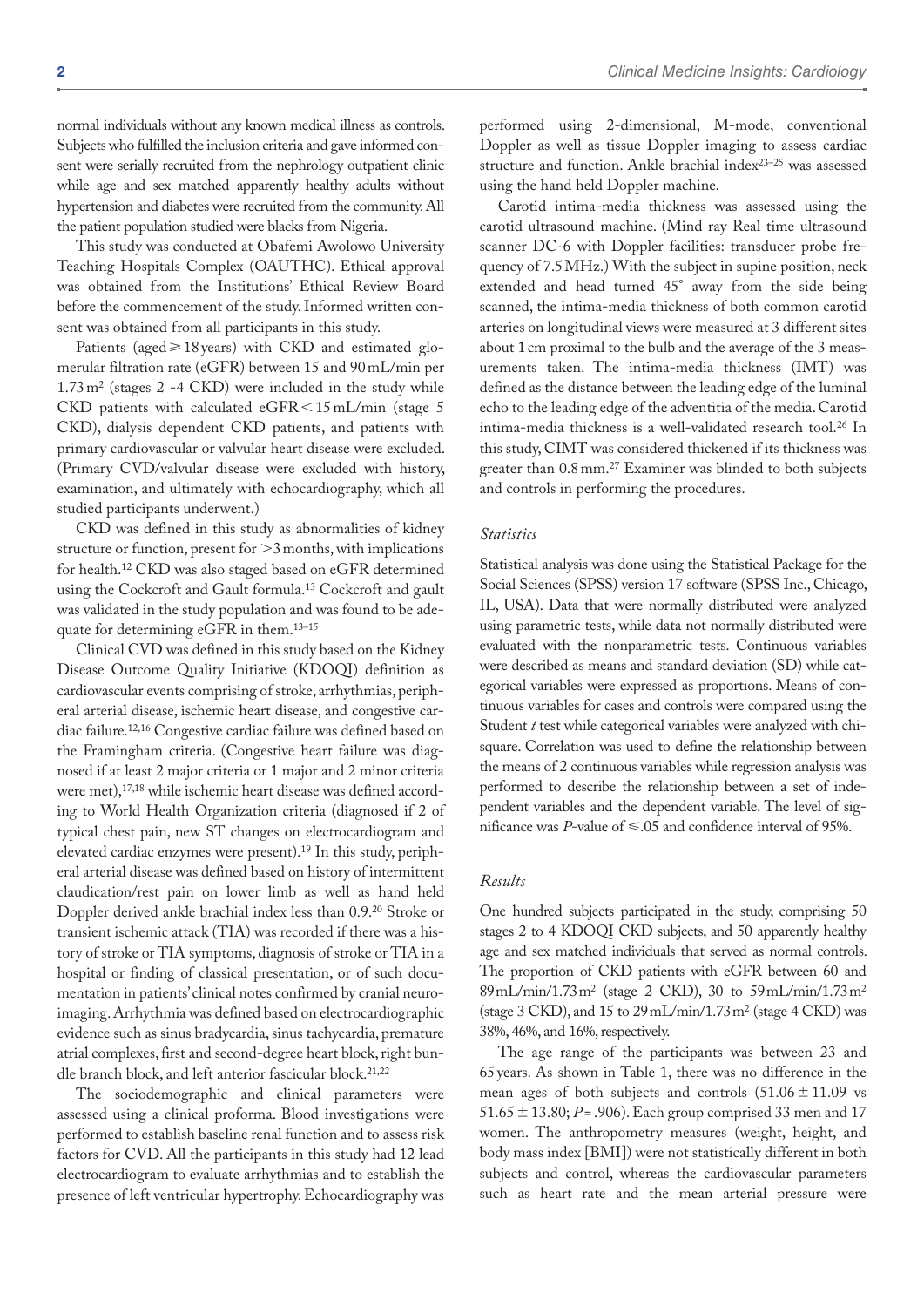**Table 1.** Anthropometric and cardiovascular features of the study population.

| <b>PARAMETERS</b>    | $MEAN \pm SD$ (SUBJECTS) | $MEAN \pm SD$ (CONTROLS) | <b>P-VALUE</b> |
|----------------------|--------------------------|--------------------------|----------------|
| Gender (male), No.   | 33                       | 33                       |                |
| Gender (female), No. | 17                       | 17                       |                |
| Age, y               | $51.06 \pm 11.90$        | $51.65 \pm 13.80$        | .906           |
| Weight, kg           | $68.05 \pm 12.14$        | $68.15 \pm 12.93$        | .968           |
| Height, m            | $1.67 \pm 0.10$          | $1.66 \pm 0.09$          | .836           |
| BMI, $kg/m2$         | $24.67 \pm 4.61$         | $25.12 \pm 5.09$         | .644           |
| HR, beats/min        | $78.40 \pm 0.61$         | $73.08 \pm 0.49$         | $.007*$        |
| SBP, mmHg            | $149.21 \pm 26.01$       | $111.64 \pm 0.91$        | $< .001**$     |
| DBP, mm Hg           | $86.29 \pm 14.8$         | $71.00 \pm 11.11$        | $< 0.001**$    |
| MAP, mmHg            | $106.99 \pm 18.46$       | $84.55 \pm 10.73$        | $< 0.01**$     |

Abbreviations: BMI, body mass index; DBP, diastolic blood pressure; HR, heart rate; MAP, mean arterial pressure; No., number of male and female subjects and controls; SBP, systolic blood pressure.

\*Significant *P*-value<.05; \*\*Significant *P*-value<.001.

significantly higher in CKD subjects compared with controls  $(1.67 \pm .10 \text{ vs } 1.66 \pm 0.09, P = .007 \text{ and } 106.99 \pm 18.46 \text{ vs }$ 84.55±10.73, *P*<.05) respectively.

*Laboratory parameters of study subjects.* As shown in Table 2, serum chemistry in the cases showed worse renal function indices compared with the controls as evidenced by higher serum urea and creatinine  $(8.70 \pm 6.14 \text{ vs } 3.81 \pm 0.91, P < .001; 159.19 \pm 80.74 \text{ vs } 3.81 \pm 0.91, P < .001; 159.19 \pm 80.74 \text{ vs } 3.81 \pm 0.91, P < .001$ 86.06 ± 14.23, *P* < .001) and lower eGFR values (52.11 ± 18.57 vs  $85.95 \pm 22.30$ , *P*<.001). Chronic kidney disease populations also had impaired lipid profile parameters compared with controls. Serum hemoglobin concentration  $(11.85 \pm 1.79 \text{ vs } 14.65 \pm 1.12,$ *P*<.001) is lower in the study populations, whereas erythrocyte sedimentation rate (ESR) was found to be higher in them (50.84±35.18 vs 10.46±9.28, *P*<.001) The mean CIMT results for both right and left common carotid arteries were significantly increased in the subjects compared with the controls  $(1.1 \pm 0.38 \text{ vs } 0.70 \pm 0.10 \text{ and } 1.1 \pm 0.43 \text{ vs } 1.0 \pm 0.11; P < .001$ for both right and left, respectively).

Table 3 details gender difference between various parameters, with BMI and packed cell volume (PCV) showing significant difference between men and women (*P*-values .027 and .013), respectively (Figure 1).

There was a negative correlation between the mean arterial pressure (mmHg) and the eGFR (mL/min) (*r*=–0.285; *P*<.001) as shown in Figure 2.

*Correlation between the mean arterial pressure and the eGFR.* Tables 4 to 6 reveal positive correlation between CIMT and age, hypertension, mean arterial blood pressure, random blood sugar, and ESR, while negative correlation was recorded with eGFR, Plasma albumin level, and high-density lipoprotein (HDL; Figure 3).

*Correlation between carotid intima-media thickness (CIMT) and various echocardiographic parameters.* Right CIMT positively correlated with left atrial diameter (LAD): *r*= 0.570, *P*=<.001; left ventricular posterior wall in diastole (LVPWD):  $r = 0.369$ , *P*<.001; interventricular septal diameter in diastole (IVSD): *r* = 0.480, *P*<.001. Left CIMT correlated positively with LAD: *r* = 0.862, *P*=<.001; LVPWD: *r*=0.257, *P*=.010; IVSD: *r* = 0.344, *P*<.001.

While negative correlation occurred between CIMT and fractional shortening (FS), LVEF, estimated glomerular filtration rate (eGFR), and the result is as stated below:

Right CIMT and FS: *r* =–0.293, *P*=.003; LVEF: *r* = –0.334, *P*<.001; eGFR: *r*=–0.402, *P*<.001.

Left CIMT and FS: *r*=–0.250, *P*=.012; LVEF: *r* = –0.303, *P*= .002; eGFR: *r*=–0.346, *P*<.001.

Correlation analysis was performed to evaluate relationship between CIMT and various parameters. The factors with significant correlation were further analyzed using the multiple linear regression analysis with resultant factors: low LVEF and increased LAD and erythrocyte sedimentation rate (ESR) as the predictors of CIMT in the studied population.

Tables 7 and 8 showed LVEF, LAD, and ESR as the positive predictors of CIMT in CKD patients. eGFR, though showed negative association on correlation, was no longer significant on further multivariate analysis.

A significantly higher proportion of patients with CKD had increased CIMT as compared with the controls (84% vs 18%; *P*<.001) as shown in Table 9.

A total of 17 (34%) of the CKD patients had one form of the CVD studied with arrhythmias being the most prevalent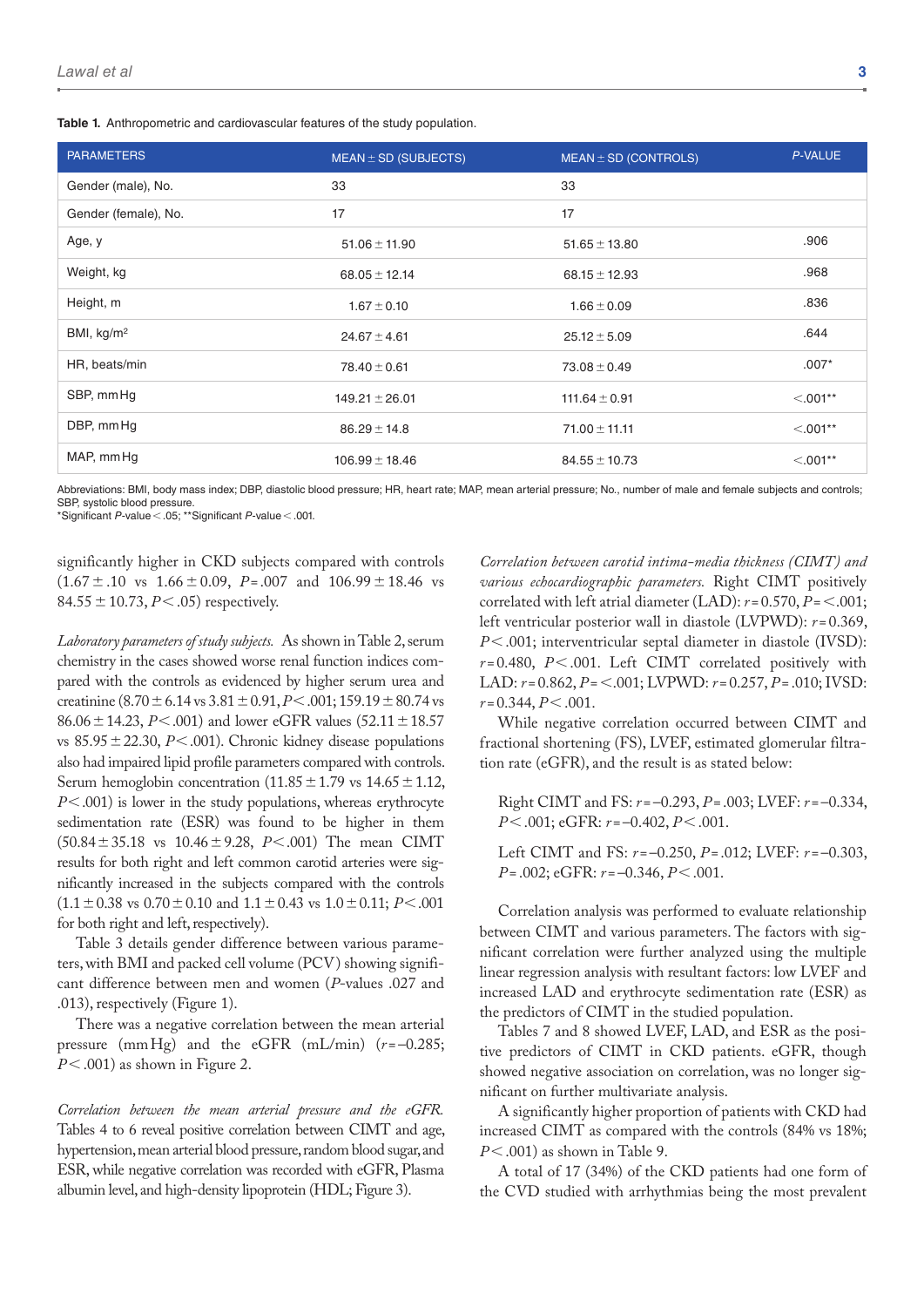| Table 2. Laboratory characteristics of the study population. |  |  |  |  |
|--------------------------------------------------------------|--|--|--|--|
|--------------------------------------------------------------|--|--|--|--|

| <b>PARAMETERS</b>                                                | $MEAN \pm SD$ (SUBJECTS) | $MEAN \pm SD$ (CONTROL) | P-VALUE    |
|------------------------------------------------------------------|--------------------------|-------------------------|------------|
| Sodium, mmol/L                                                   | $134.06 \pm 3.63$        | $133.90 \pm 3.93$       | .833       |
| Potassium, mmol/L                                                | $3.68 \pm 0.60$          | $3.61 \pm 0.43$         | .512       |
| Urea, mmol/L                                                     | $8.70 \pm 6.14$          | $3.81 \pm 0.91$         | $< .001**$ |
| Creatinine, µmol/L                                               | $159.19 \pm 80.74$       | $86.06 \pm 14.23$       | $< 0.01**$ |
| $Hco3$ , mmol/L                                                  | $22.30 \pm 2.14$         | $23.00 \pm 2.40$        | .127       |
| Uric acid, mmol/L                                                | $0.38 \pm 0.13$          | $0.27 \pm 0.11$         | $.001*$    |
| Calcium, mmol/L                                                  | $2.10 \pm 0.25$          | $2.31 \pm 0.14$         | $< .001**$ |
| Phosphate, mmol/L                                                | $1.52 \pm 0.81$          | $1.04 \pm 0.26$         | $< 0.01**$ |
| eGFR, mL/min                                                     | $52.11 \pm 18.57$        | $85.95 \pm 22.30$       | $< 0.01**$ |
| FPG, mmol/L                                                      | $5.30 \pm 1.90$          | $4.49 \pm 0.51$         | $.006*$    |
| Total cholesterol, mmol/L                                        | $6.28 \pm 3.32$          | $4.67 \pm 1.06$         | $.002*$    |
| HDL cholesterol, mmol/L                                          | $1.24 \pm 0.26$          | $1.41 \pm 0.24$         | $.001*$    |
| LDL cholesterol, mmol/L                                          | $3.96 \pm 2.95$          | $2.8 \pm 0.82$          | $.009*$    |
| TG cholesterol, mmol/L                                           | $1.13 \pm 0.72$          | $0.90 \pm 0.29$         | $.049*$    |
| PCV, %                                                           | $35.54 \pm 5.38$         | $42.94 \pm 3.35$        | $< .001**$ |
| Hb conc., g/dL                                                   | $11.85 \pm 1.79$         | $14.65 \pm 1.12$        | $< .001**$ |
| Total WBC count $\times$ 10 <sup>3</sup> (cell/mm <sup>3</sup> ) | $5.90 \pm 1.90$          | $5.13 \pm 1.51$         | $.039*$    |
| ESR, mm/h                                                        | $50.84 \pm 35.18$        | $10.46 \pm 9.28$        | $< 0.01**$ |
| <b>Right CIMT</b>                                                | $1.1 \pm 0.38$           | $0.70 \pm 0.10$         | $< .001**$ |
| Left CIMT                                                        | $1.1 \pm 0.43$           | $0.70 \pm 0.11$         | $< 0.01**$ |

Abbreviations: CIMT, carotid intima-media thickness; eGFR, estimated glomerular filtration rate; ESR, erythrocyte sedimentation rate; FPG, fasting plasma glucose; Hb conc., hemoglobin concentration; Hco<sub>3</sub>, serum bicarbonate; HDL, high-density lipoprotein; LDL, low density lipoprotein; PCV, packed cell volume; TG, serum triglycerides; WBC, white blood cell.

\*Significant *P*-value<.05; \*\*Significant *P*-value<.001.

followed by stroke. Ischemic heart disease/heart failure was the least pattern of CVD found in CKD patient population.

*Characteristic findings in CKD patients with CVD and those without.* There was no significant difference observed in the laboratory parameters between CKD patients with CVD and those without as illustrated in Table 10.

# **Discussion**

This study targeted predialytic CKD patients with reduced eGFR. Various studies have established a high burden of CVD in dialytic CKD patients and this has been less well studied in predialytic CKD patients.28,29

In this study, the mean age of patients with CKD indicates that a large proportion are in their economically productive years, that is, less than 60years of age, unlike what is observed

in industrialized countries where the peak age of presentation is 65 to 74 years<sup>30–33</sup> Various reports of CKD in different parts of sub-Saharan Africa suggested that it occurs commonly in young adults between the ages of 20 and 50 years, unlike the comparatively older age groups affected in developed countries.30–33 This definitely has a negative implication on the country's economy.34–36 Some of the justifications for the younger age of patients with CKD in the developing world include high preponderance of infections/infestations, especially in childhood leading to chronic glomerulonephritis, which is one of the prevailing causes of CKD in Africa<sup>32,33,36</sup>

Carotid intima-media thickness is a measure of atherosclerotic vascular disease, and it is considered a comprehensive picture of all alterations caused by multiple cardiovascular risk factors over time on the arterial walls.<sup>20,26,37</sup> Carotid intimamedia thickness is a noninvasive and reproducible method of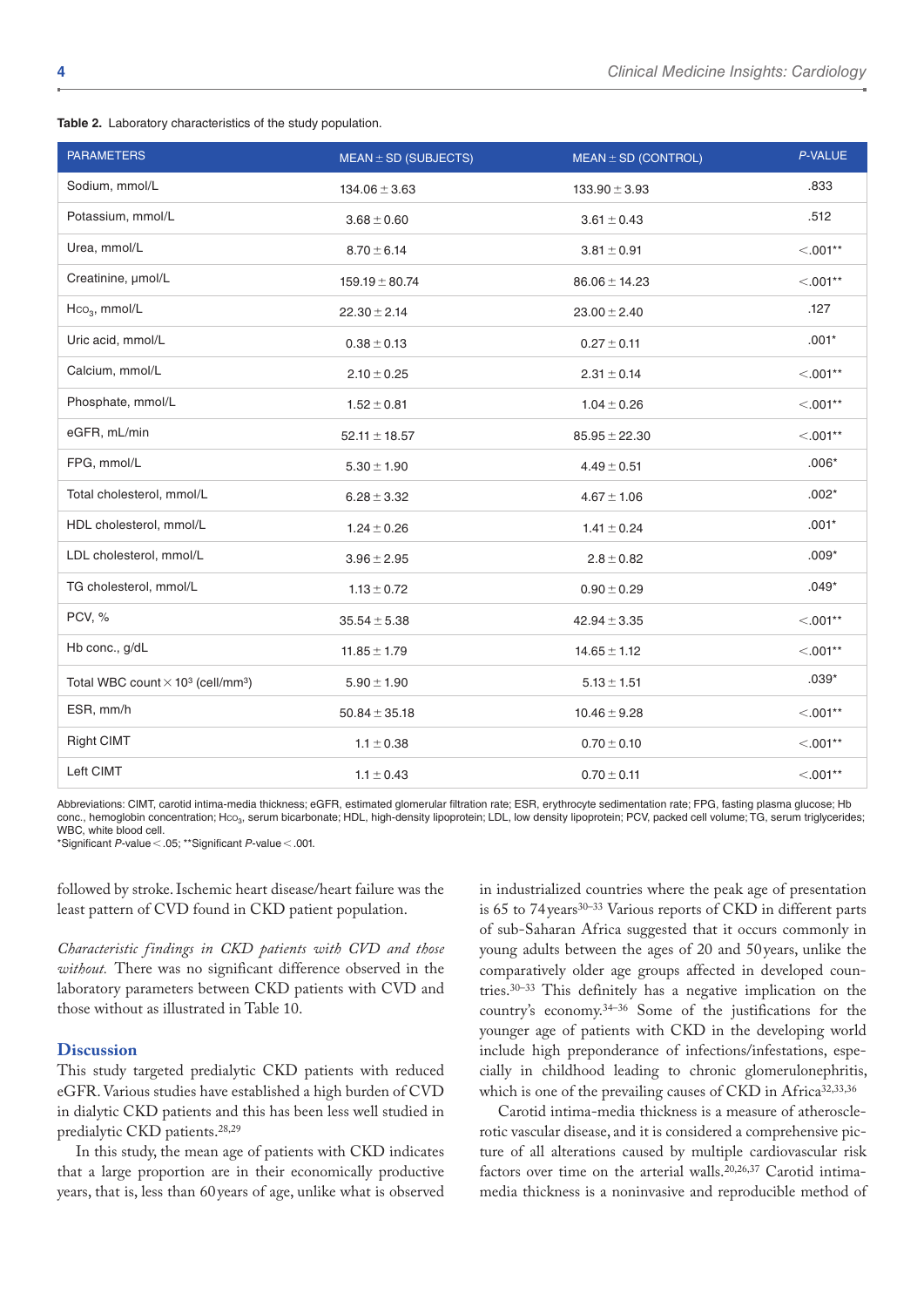**Table 3.** Student *t* test showing gender difference between various cardiovascular parameters.

| <b>PARAMETERS</b> | <b>MALE</b>        | <b>FEMALE</b>      | P-VALUE   |
|-------------------|--------------------|--------------------|-----------|
| Age               | $48.3 \pm 16.60$   | $51.06 \pm 14.94$  | .568      |
| <b>BMI</b>        | $23.46 \pm 3.5$    | $27.01 \pm 5.62$   | $.027**$  |
| Systolic BP       | $143.21 \pm 30.85$ | $134.71 \pm 26.01$ | .336      |
| Diastolic BP      | $84.55 \pm 18.04$  | $83.65 \pm 11.12$  | .85       |
| EF                | $67.57 \pm 11.05$  | $72.79 \pm 5.46$   | .073      |
| <b>FS</b>         | $38.43 \pm 8.8$    | $41.56 \pm 5.4$    | .188      |
| LAD               | $3.87 \pm 0.06$    | $3.82 \pm 0.46$    | .78       |
| <b>Rt CIMT</b>    | $0.11 \pm 0.44$    | $0.10 \pm 0.02$    | $\cdot$ 1 |
| Lt CIMT           | $0.11 \pm 0.05$    | $0.10 \pm 0.02$    | .26       |
| <b>PCV</b>        | $36.88 \pm 5.35$   | $32.94 \pm 4.53$   | $.013**$  |
| <b>ESR</b>        | $53.43 \pm 35.63$  | $41.33 \pm 34.82$  | .466      |
| Urea              | $9.56 \pm 6.72$    | $7.02 \pm 4.55$    | .168      |
| Creatinine        | $172.28 \pm 85.97$ | $133.76 \pm 64.35$ | .11       |
| eGFR              | $50.60 \pm 17.99$  | $55.05 \pm 19.86$  | .427      |
| <b>LVMI</b>       | $117.65 \pm 41.86$ | $103.99 \pm 16.82$ | .109      |

Abbreviations: BMI, body mass index; BP, blood pressure; EF, ejection fraction; eGFR, estimated glomerular filtration rate; ESR, erythrocyte sedimentation rate; ES fractional shortening; LAD, left atrial diameter; Lt CIMT, left carotid intima-media thickness; LVMI, left ventricular mass index; PCV, packed cell volume; Rt CIMT, right carotid intima-media thickness.

\**P*-value significant at<.05.



**Figure 1.** Ultrasound imaging of the common carotid artery showing a soft lucent atheroma at the point of bifurcation. BCC indicates bifurcation of the common carotid artery.

identifying and quantifying subclinical CVD and for evaluating cardiovascular risk. Individuals with subclinical atherosclerosis are likely to experience future cardiovascular events, thus identifying such individuals and providing evidence-based medical intervention reduce cardiovascular risk, which likely decreases future morbidity and mortality from CVD.20,38



**Figure 2.** Correlation between eGFR and mean arterial pressure. MAP indicates mean arterial pressure; eGFR, estimated glomerular filtration rate.

The CIMT was increased in patients with CKD compared with age-matched controls. This suggests that prevalence of carotid atherosclerosis is significantly higher in the CKD patients compared with controls. This compares favorably with findings by Zoungas et al.,39,40 who found significantly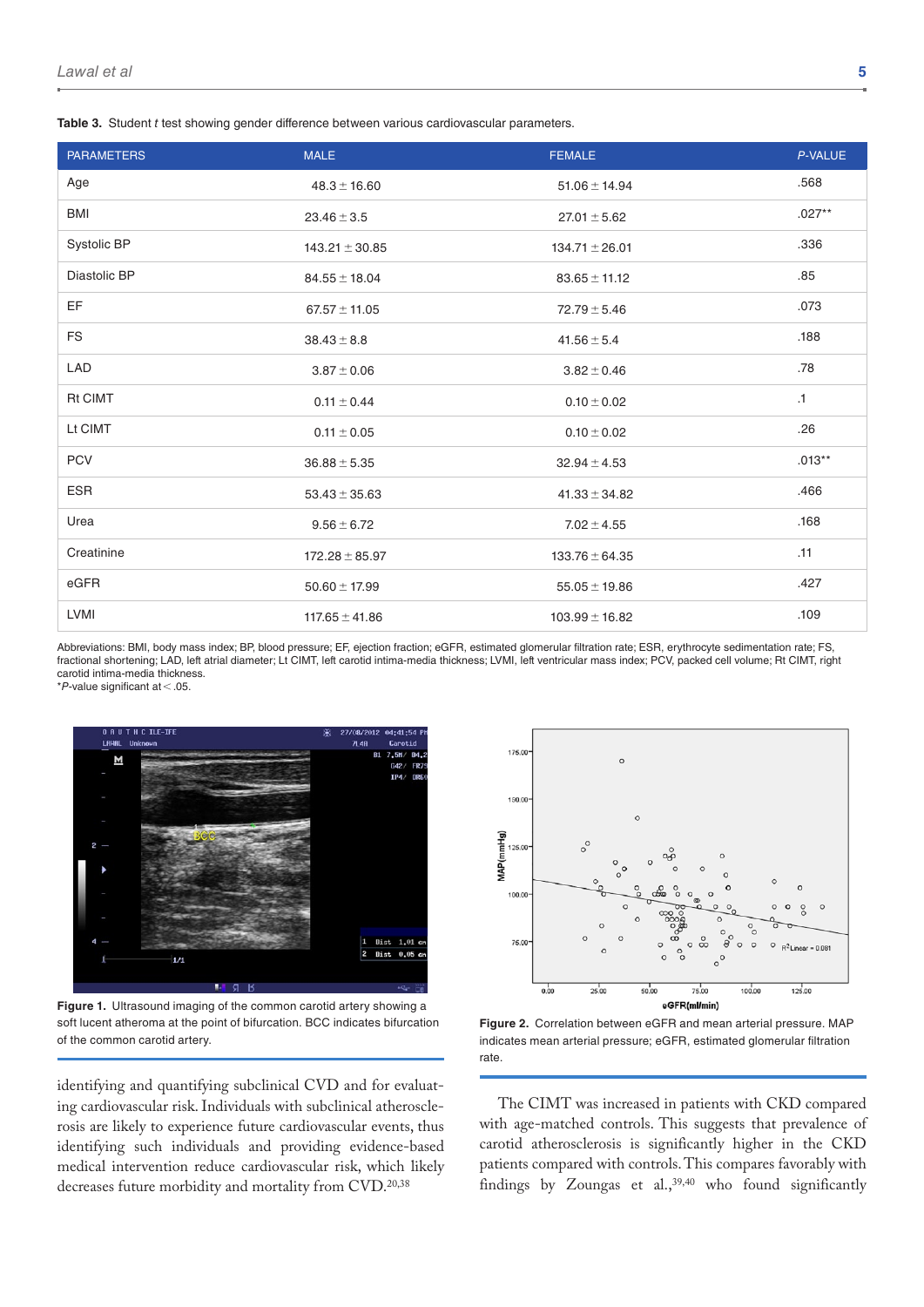**Table 4.** Correlation between the mean CIMT and various parameters.

| <b>PARAMETERS</b> | <b>R VALUE</b> | <b>P-VALUE</b> |
|-------------------|----------------|----------------|
| Age               | 0.264          | $< 0.05*$      |
| <b>HT</b>         | 0.49           | $< 0.01*$      |
| <b>MAP</b>        | 0.466          | $< 0.05*$      |
| <b>RBG</b>        | 0.394          | $< 0.05*$      |
| <b>ESR</b>        | 0.498          | $< 0.05*$      |
| eGFR              | $-0.32$        | $< 0.05*$      |
| Alb               | $-0.34$        | $< 0.05*$      |
| <b>HDL</b>        | $-0.239$       | $< 0.05*$      |

Abbreviations: Alb, plasma albumin level; CIMT, carotid intima-media thickness; eGFR, estimated glomerular filtration rate; ESR, erythrocyte sedimentation rate; HDL, high-density lipoprotein; HT, hypertension; MAP, mean arterial pressure; RBG, random blood glucose.

\*Statistically significant with *P*-value<.05.

**Table 5.** Correlation between right CIMT and various parameters.

| <b>PARAMETERS</b> | <b>R VALUE</b> | <b>P-VALUE</b> |
|-------------------|----------------|----------------|
| Age               | 0.282          | $.004*$        |
| <b>ESR</b>        | 0.479          | $< 0.01**$     |
| eGFR              | $-0.402$       | $< 0.01**$     |
| <b>MAP</b>        | 0.426          | $< 0.01**$     |
| Serum creatinine  | $-0.288$       | $.004*$        |
| Uric acid         | 0.372          | $.002*$        |
| <b>LVM</b>        | 0.354          | $< 0.01**$     |

Abbreviations: CIMT, carotid intima-media thickness; eGFR, estimated glomerular filtration rate; ESR, erythrocyte sedimentation rate; LVM, left ventricular mass; MAP, mean arterial pressure.

\*Significant *P*-value<.05; \*\*Significant *P*-value<.001.

| <b>PARAMETERS</b> | <b>RVALUE</b> | <b>P-VALUE</b> |
|-------------------|---------------|----------------|
| Age               | 0.228         | $.022*$        |
| <b>ESR</b>        | 0.462         | $< .001**$     |
| eGFR              | $-0.346$      | $< 0.01**$     |
| <b>MAP</b>        | 0.347         | $< 0.01**$     |
| Serum creatinine  | $-0.273$      | $.006*$        |
| Uric acid         | 0.221         | .071           |
| <b>LVM</b>        | 0.333         | $.001*$        |

**Table 6.** Correlation between the left CIMT and various parameters.

Abbreviations: CIMT, carotid intima-media thickness; eGFR, estimated glomerular filtration rate; ESR, erythrocyte sedimentation rate; LVM, left ventricular mass; MAP, mean arterial pressure.

\*Significant *P*-value<.05; \*\*Significant *P*-value<.001.

Figure 3 shows negative correlation between CIMT and the eGFR.





**Table 7.** Multiple linear regression for predictors of right carotid artery intimal thickness.

| <b>PARAMETERS</b> | B       | $\beta$  | <b>P-VALUE</b> |
|-------------------|---------|----------|----------------|
| LVEF              | 0.001   | $-2.743$ | $.001*$        |
| LAD               | 0.025   | 0.414    | $< 0.01**$     |
| <b>ESR</b>        | < 0.001 | 0.204    | $.032*$        |
| eGFR              | < 0.001 | 0.14     | .135           |

Adjusted *R*2=0.502.

Abbreviations: eGFR, estimated glomerular filtration rate; ESR, erythrocyte sedimentation rate; LAD, left atria diameter; LVEF, left ventricular ejection fraction.

\*Significant *P*-value<.05; \*\*Significant *P*-value<.001.

**Table 8.** Multiple linear regression for predictors of left carotid artery intimal thickness.

| <b>PARAMETERS</b> | B             | $\beta$  | <b>P-VALUE</b> |
|-------------------|---------------|----------|----------------|
| LVEF              | $-0.001$      | $-0.213$ | $.017**$       |
| I AD              | 0.033         | 0.465    | $< 0.0001**$   |
| <b>ESR</b>        | < 0.001       | 0.215    | $.033**$       |
| eGFR              | $\leq -0.001$ | $-0.043$ | .659           |

Adjusted *R*2=0.462.

Abbreviations: eGFR, estimated glomerular filtration rate; ESR, erythrocyte sedimentation rate; LAD, left atrial diameter; LVEF, left ventricular ejection fraction.

\*Significant *P*-value<.05; \*\*Significant *P*-value<.001.

thickened CIMT in CKD patients compared with controls  $(0.89 \pm -0.17 \text{ vs } 0.73 \pm -0.13 \text{ mm})$ , respectively). Some other authors also reported similar findings.<sup>9,41</sup>

In this study, clinical CVD was highly prevalent in the CKD population studied (8% had stroke, 20% had arrhythmias, 4% had peripheral arterial disease, and 2% had ischemic heart disease, congestive cardiac failure). Studies have shown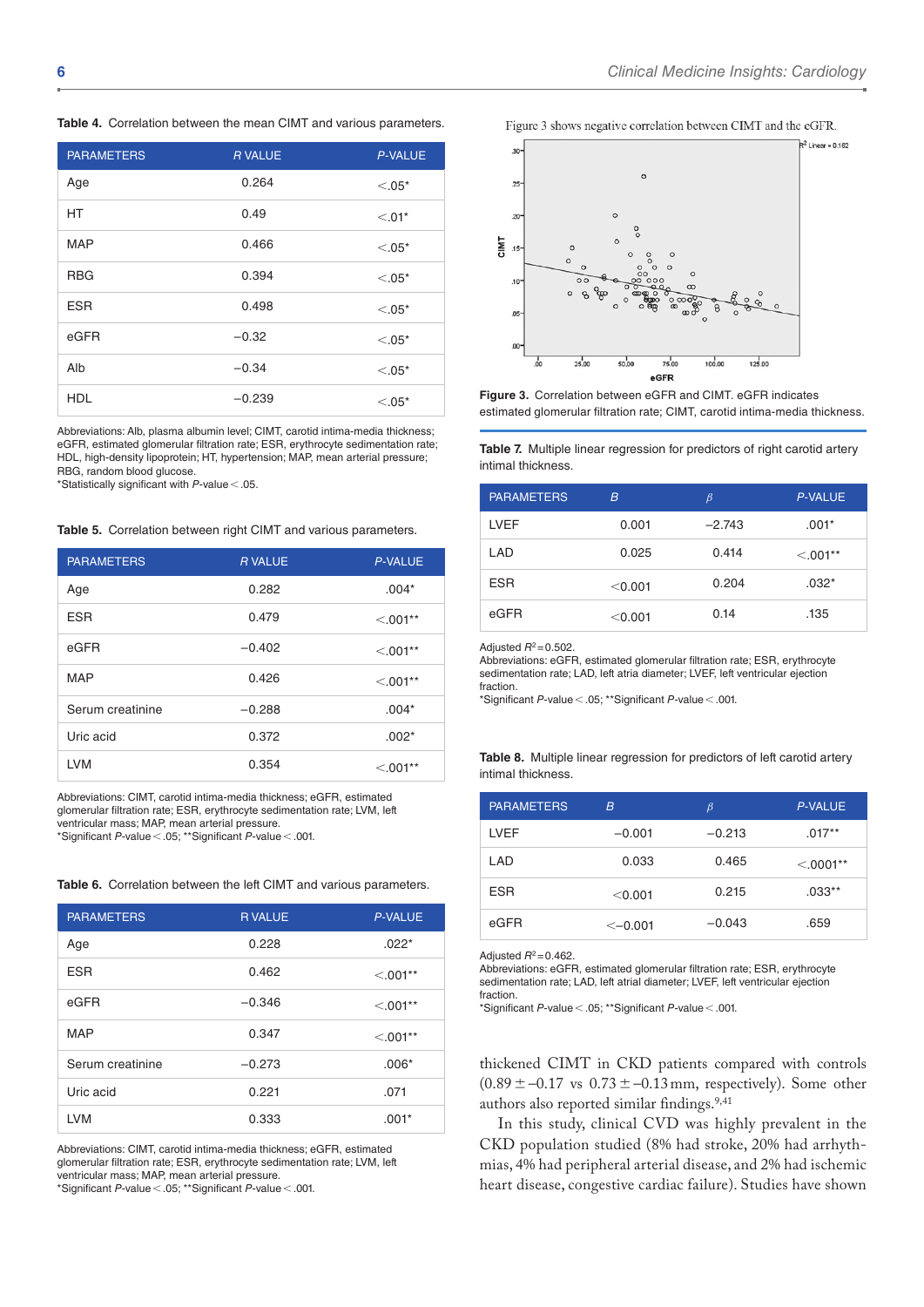**Table 9.** Carotid intima media thickness in the study population using chi-square.

| <b>PARAMETERS</b>                       | SUBJECTS, NO. (%) | CONTROLS, NO. (%) | X <sup>2</sup> | DF | P-VALUE    |
|-----------------------------------------|-------------------|-------------------|----------------|----|------------|
| Abnormal CIMT (thickened $\geq 0.8$ mm) | 42 (84)           | 9(18)             | 43.58          |    | $< 0.01**$ |
| Normal CIMT (not thickened $<$ 0.8 mm)  | 8(16)             | 41 (82)           |                |    |            |

Abbreviation: CIMT, carotid intima-media thickness.

\*\*Statistically significant with a *P*-value of <.001.

**Table 10.** Comparison of physical, cardiac and laboratory parameters between CKD patients with CVD and CKD patients without CVD.

| <b>PARAMETER</b>       | <b>CKD WITH CVD</b><br>(MEAN $\pm$ SD) n = 17 | <b>CKD WITHOUT CVD</b><br>(MEAN $\pm$ SD) n = 33 | P-VALUE |
|------------------------|-----------------------------------------------|--------------------------------------------------|---------|
| Height, cm             | $166.41 \pm 11.36$                            | $166.61 \pm 8.65$                                | .946    |
| Weight, kg             | $66.73 \pm 11.63$                             | $70.62 \pm 13.05$                                | .288    |
| BMI, kg/m <sup>2</sup> | $24.13 \pm 4.47$                              | $25.69 \pm 4.83$                                 | .263    |
| HRrest, b/min          | $80.59 \pm 11.15$                             | $77.27 \pm 10.31$                                | .3      |
| SBPrest, mm Hg         | $145.88 \pm 17.41$                            | $140.42 \pm 29.55$                               | .406    |
| DBPrest, mmHg          | $85.29 \pm 13.28$                             | $83.70 \pm 17.28$                                | .74     |
| MAP, mmHg              | $105.20 \pm 13.83$                            | $102.61 \pm 20.63$                               | .842    |
| Creatinine, µmol/L     | $166.42 \pm 89.11$                            | $145.14 \pm 59.11$                               | .383    |
| $Hco3$ , mmol/L        | $22.06 \pm 2.22$                              | $23.42 \pm 2.12$                                 | .573    |
| TC, mmol/L             | $5.32 \pm 1.22$                               | $6.29 \pm 3.07$                                  | .129    |
| TG, mmol/L             | $0.98 \pm 0.48$                               | $1.22 \pm 0.83$                                  | .277    |
| HDL, mmol/L            | $1.33 \pm 1.00$                               | $1.46 \pm 1.61$                                  | .763    |
| LDL, mmol/L            | $3.08 \pm 1.49$                               | $3.54 \pm 1.51$                                  | .116    |

Abbreviations: BMI, body mass index; CKD, chronic kidney disease; CVD, cardiovascular disease; DBP, diastolic blood pressure; Hco<sub>3</sub>, serum bicarbonate; HDL, highdensity lipoprotein; HR, heart rate; LDL, low density lipoprotein; MAP, mean arterial pressure; SBP, systolic blood pressure; TC, total cholesterol; TG, serum triglycerides. \**P*-value is significant at <.05.

that ischemic heart disease and heart failure may present atypically in CKD patients with majority of these patient population presenting with silent ischemia and hence do not present in the acute state.42 Previous studies show changing prevalence of CVD burden in hemodialytic CKD patients across countries: A study in the United States found ischemic heart disease, heart failure, peripheral vascular disease, and cerebrovascular disease in 41%, 40%, 22%, and 13% in the end-stage renal disease patients studied and 17%,14%,16%, and  $2\%$ , respectively, in hemodialytic patients<sup>43</sup> in Spain. This is in support of studies which establish CVD as a continuum across the CKD stages, with majority of the CKD patients succumbing to CVD and hence a very high burden in the subgroup reaching end stage renal disease and on hemodialysis.8,43–45

Cardiovascular parameters like blood pressure, mean arterial pressure, and heart rates in subject were found to be much

higher in CKD patients compared with controls; this is in spite of the fact that majority of the CKD subjects were on 2 or more antihypertensive medications. Studies have shown that blood pressure control is likely to be suboptimal when CKD is present in spite of regular guideline directed therapies.4 Lipid profiles were also found to be significantly impaired in the CKD patients compared with controls. The prevalence of dyslipidemia is high in patients with CKD and the prevalence is said to vary according to renal function; this has been repeatedly shown in other studies.<sup>46</sup> Serum uric acid is commonly elevated in subjects with CKD, uric acid has been seen as a potential contributory risk factor in the development and progression of CKD. Most studies documented that an elevated serum uric acid level independently predicts the development of CKD. Pilot studies suggest that lowering plasma uric acid concentrations may slow the progression of renal disease in subjects with CKD. Uric acid is emerging as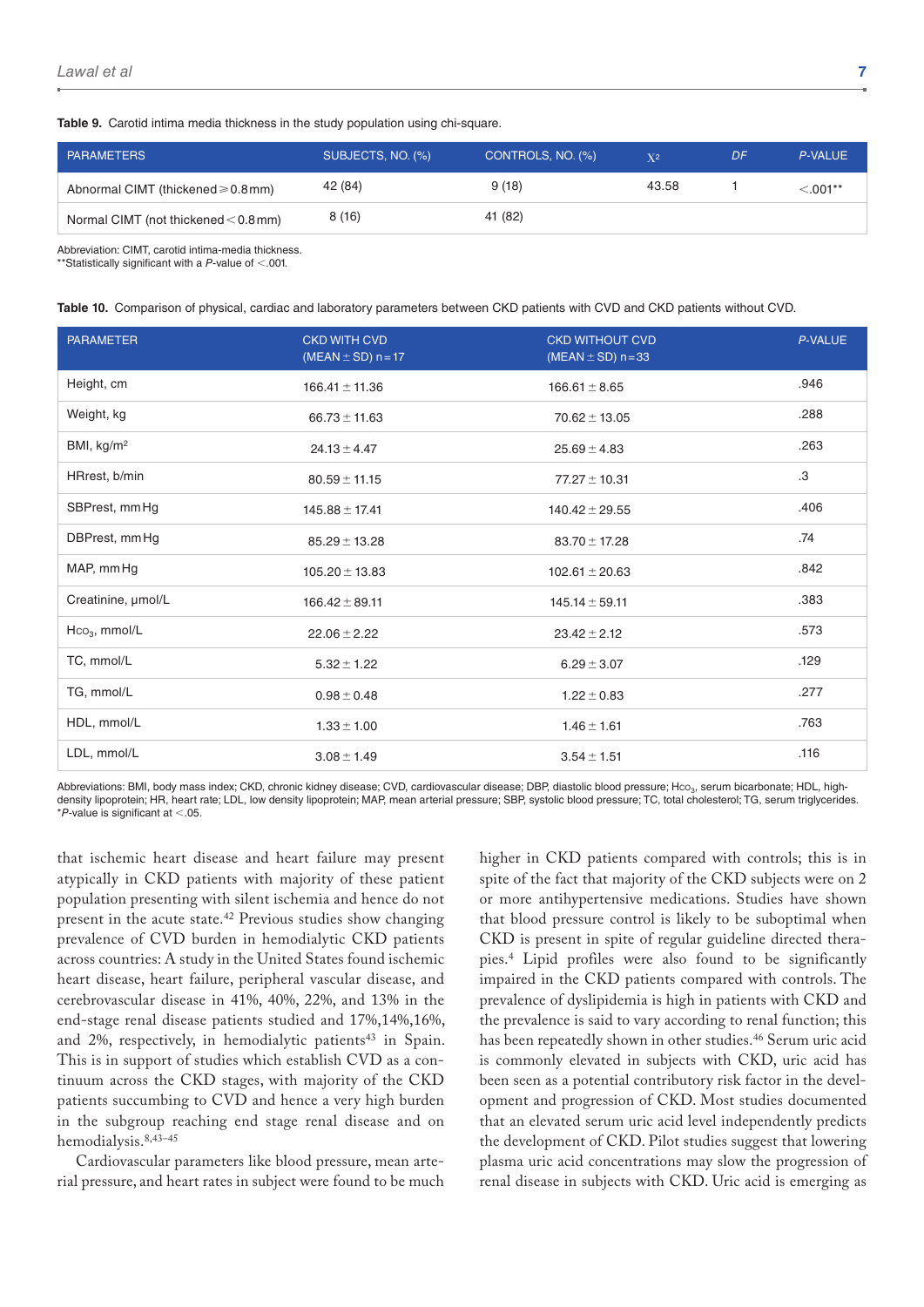a potentially modifiable risk factor for CKD.47 BMI and PCV showed significant gender difference. Increased BMI in women and its association with CKD has been demonstrated in previous studies.48 Gender difference in hemoglobin concentration and PCV is well established and it is attributable to hormonal effect on erythropoiesis. Correlation between CIMT and various parameters was found in this study and this has been buttressed by different studies, which show significant association between traditional cardiovascular risk factors and severity of kidney dysfunction. Nontraditional oxidant stress have also been found to increase in frequency as renal function decline.45,49,50 Echocardiographic parameters showed significant association with CIMT in the study population; similar associations have been documented in previous studies. After regression analysis, elevated LAD, ESR, and low ejection fraction predicted carotid intima-media thickness; eGFR had significant negative correlation which was not significant on multivariate analysis; this implies that simple tests like ESR as well as LAD and EF are very useful, especially in areas with no access to ultrasound and technical abilities to perform CIMT. These cardiovascular risk factors are highly prevalent in CKD patients and they significantly contribute to the excessive CVD in them; however, these cardiovascular risk factors alone do not exclusively explain the CVD in CKD patients. No significant difference was found in CKD patients with CVD and CKD patients without CVD further supporting the fact that CKD itself is an independent cardiovascular risk.45,50–52

Management of CVD in CKD patients comprise of use of antiplatelets, statins, angiotensin converting enzyme–inhibitors (ACE-I), angiotensin-receptor blockers (ARBs), and B-blockers. Studies have shown that optimal drugs are not used sufficiently in CKD patients, though optimal drug use have been shown to be of mortality benefit,<sup>45,53</sup> and combination therapy have been associated with favorable outcome.4 Antiplatelet treatments constitute the basis of treatment for CVD with a clear advantage for low dose aspirin even in CKD patients in observational studies. No major bleeding episodes were found irrespective of CKD stage, although minor bleeding episodes could not be ruled out. Clopidogrel is advised in patients with acute coronary syndrome but less effective in CKD patients.<sup>45</sup> Molnar et al<sup>54</sup> revealed that the use of ACE-I/ARBs was linked with greater survival in nondialysis dependent CKD patients. B-blocker has mortality benefits in CKD patients with systolic heart failure<sup>55</sup>; KDOQI recommends statin use in CKD patients not on hemodialysis.16 This is in tandem with another study which shows reduction in atherosclerotic events in CKD but indefinite mortality benefits suggesting that CKD may lead to cardiovascular mortality through pathways independent of statins.56

Other diagnostic modalities for CVD in CKD patients which may facilitate early and prompt diagnosis of CVD have been recorded in other studies, they include Cardiac SPECT (single photon emission computerized tomography), dobutamine stress echocardiography, stress CMR (cardiac magnetic resonance), and Coronary CT (computerized tomography) angiography.45

Elevation of fibroblast growth factor 23 (FGF 23), which studies have found to be the earliest detected serum abnormality of CKD-MBD (chronic kidney disease-mineral and bone disorder) have also been linked with CVD in CKD patients.<sup>57</sup> These tools are unavailable for the benefits of our patients. However, CIMT, which is a cheap, available and noninvasive investigation tool, is of importance in a developing nation like Nigeria with limited resources, the practicality of which has also been described by other studies<sup>37</sup> and hence its utility as substitute marker for CVD in CKD patients in this part of the world.

#### **Limitations**

The Cockcroft and Gault formula was used for eGFR instead of the more accurate Modification of Diet in Renal Disease (MDRD) or CKD-EPI (Chronic Kidney Disease Epidemiology Collaboration). (However, Cockcroft and gault was validated in the study population.)

Some biomarkers of poor cardiovascular outcomes regarded as nontraditional cardiovascular risk factor (inflammation, oxidative stress, sympathetic activation, hyperhomocysteinemia) cannot be measured due to resource limitation. Vitamin D and iPTH values could not be assessed in the study.

# **Conclusions**

Increased CIMT, a measure of atherosclerotic vascular disease, was found to be higher in CKD patients compared with individuals without CKD. Cardiovascular disease was highly prevalent in CKD patients compared with controls. Carotid intima-media thickness was well correlated with many cardiovascular risk factors; hence, CIMT has the potential for evaluating CVD burden in CKD patients. Elevated LAD, ESR, and low EF predicted CIMT. Findings underscore the need for early assessment of these patients for CVD, as prompt treatment may prevent cardiovascular events and retard the progression of kidney disease. Surrogate measures such as CIMT are likely to improve risk assessment in CKD patients.

#### **Author Contributions**

Supervisors: MOB, AOA, AA. Radiologist : OOA. Nephrologist: OOO. Data collection and analysis: TOM-A, OO and LAO.

#### **ORCID iD**

Olutoyin Lawal D <https://orcid.org/0000-0002-3933-1953>